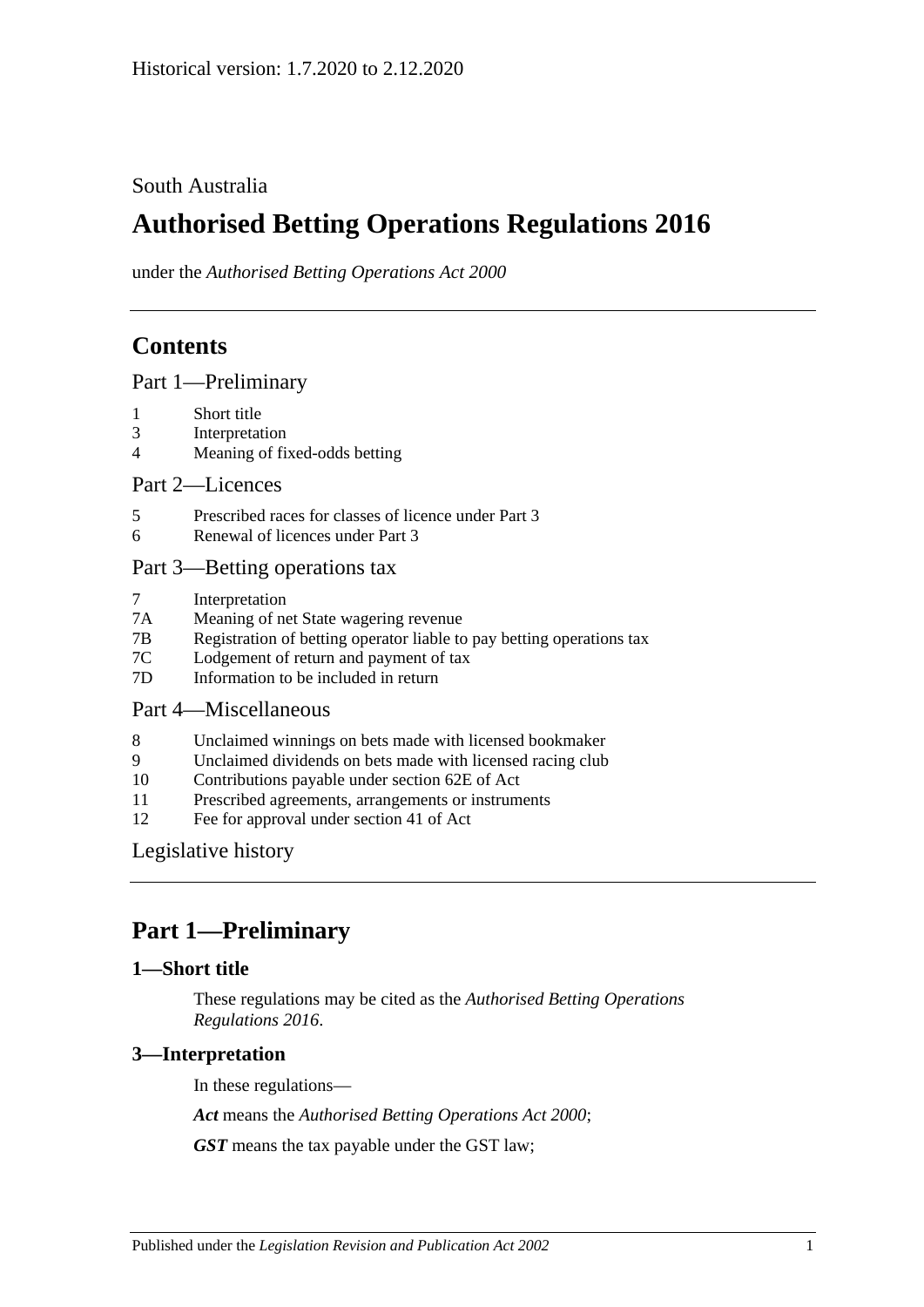*GST law* means—

- (a) *A New Tax System (Goods and Services Tax) Act 1999* of the Commonwealth; and
- (b) the related legislation of the Commonwealth dealing with the imposition of a tax on the supply of goods, services and other things.

#### <span id="page-1-0"></span>**4—Meaning of fixed-odds betting**

- (1) Pursuant to section 91(2)(ab) of the Act, the following forms of betting on races held by licensed racing clubs, or races that are the subject of approved contingencies, are declared to be fixed-odds betting for the purposes of the Act:
	- (a) the form of betting where a person makes a bet on a race result at starting price odds;
	- (b) the form of betting where a person makes a bet on a race result at best price odds;
	- (c) the form of betting where a person makes a bet on a race result on the basis that the amount payable on a winning bet is the amount that would be payable if the bet had been made as a totalisator bet with—
		- (i) the holder of the major betting operations licence; or
		- (ii) if the holder of the major betting operations licence is not conducting off-course totalisator betting in respect of the race, the body authorised to conduct off-course totalisator betting on the race in the jurisdiction in which the race is held,

(ignoring any adjustment to the totalisator dividend that would have resulted if the bet had actually been made as a totalisator bet).

(2) In this regulation—

*best price odds* means the odds determined—

- (a) in the case of a race held by a licensed racing club—by the betting price information service in attendance at the race or, in the absence of that service, by the club; or
- (b) in the case of any other race—by the body holding the race,

to be the best price for the race result (the most favourable odds available on the race result at any time);

*betting price information service* means a body holding an approval under section 61(3) of the Act to communicate betting price information for races held by licensed racing clubs;

*starting price odds* means the odds determined—

- (a) in the case of a race held by a licensed racing club—by the betting price information service in attendance at the race or, in the absence of that service, by the club; or
- (b) in the case of any other race—by the body holding the race,

to be the starting price for the race result (the odds available on the race result immediately before the start of the race).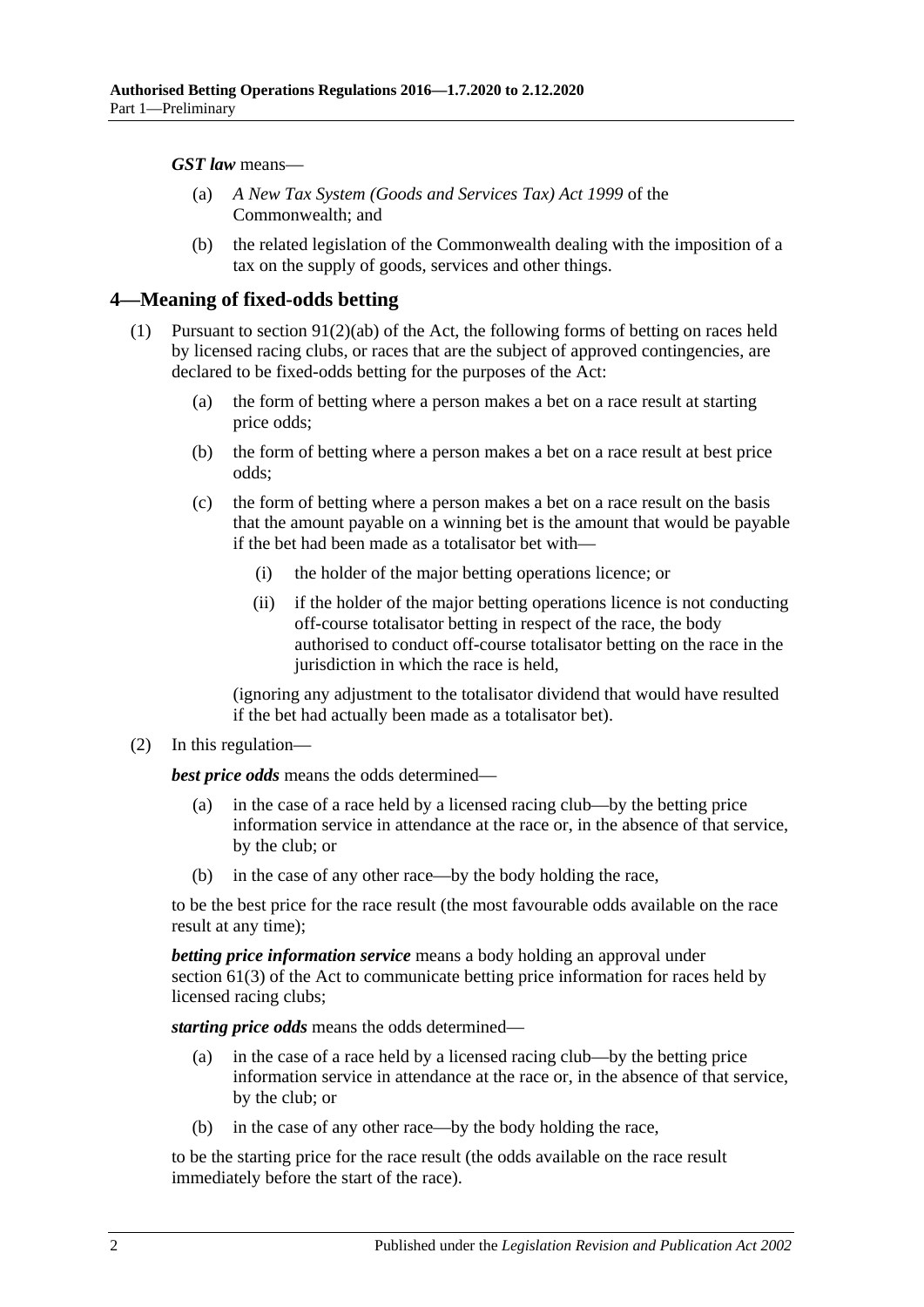# <span id="page-2-0"></span>**Part 2—Licences**

### <span id="page-2-1"></span>**5—Prescribed races for classes of licence under Part 3**

For the purposes of section  $34(1)(a)$ , (b) and (d) of the Act, a race conducted in the course of a business for which a licence is required under the *[Racing \(Proprietary](http://www.legislation.sa.gov.au/index.aspx?action=legref&type=act&legtitle=Racing%20(Proprietary%20Business%20Licensing)%20Act%202000)  [Business Licensing\) Act](http://www.legislation.sa.gov.au/index.aspx?action=legref&type=act&legtitle=Racing%20(Proprietary%20Business%20Licensing)%20Act%202000) 2000* is a race of a prescribed kind.

### <span id="page-2-2"></span>**6—Renewal of licences under Part 3**

- (1) An application for renewal of a licence granted under Part 3 of the Act must be made before the date on which the licence would expire in the absence of an application for renewal but may not be made earlier than 6 months before that date.
- (2) If the Commissioner grants an application for renewal of a licence under Part 3 of the Act, the licence will continue to have effect for a period specified by the Commissioner in granting the application.

# <span id="page-2-3"></span>**Part 3—Betting operations tax**

### <span id="page-2-4"></span>**7—Interpretation**

In this Part—

*Commissioner* means the Commissioner of State Taxation.

#### <span id="page-2-5"></span>**7A—Meaning of net State wagering revenue**

- (1) For the purposes of paragraph (b) of the definition of *net State wagering revenue* in section 40B of the Act, all fees and commissions associated with making bets with, or using a service provided by, a betting operator are prescribed.
- (2) For the purposes of paragraph (d) of the definition of *net State wagering revenue* in section 40B of the Act, the amount of any refund of a bet made with, or using a service provided by, a betting operator by persons located in South Australia at the time of making the bet or using the service is prescribed.

### <span id="page-2-7"></span><span id="page-2-6"></span>**7B—Registration of betting operator liable to pay betting operations tax**

(1) A betting operator who is not already registered must apply for registration under this regulation if the betting operator is liable to pay betting operations tax in respect of a financial year under section 40D of the Act.

Maximum penalty: \$5 000.

- (2) An application for registration must be made to the Commissioner in a manner and form approved by the Commissioner—
	- (a) in the case of a betting operator who is a licensed bookmaker—within 7 days after the end of the relevant financial year; or
	- (b) in the case of any other betting operator—within 7 days after the month in which the betting operator becomes liable to pay betting operations tax for the relevant financial year.
- (3) On receiving an application under this regulation, the Commissioner must register the applicant.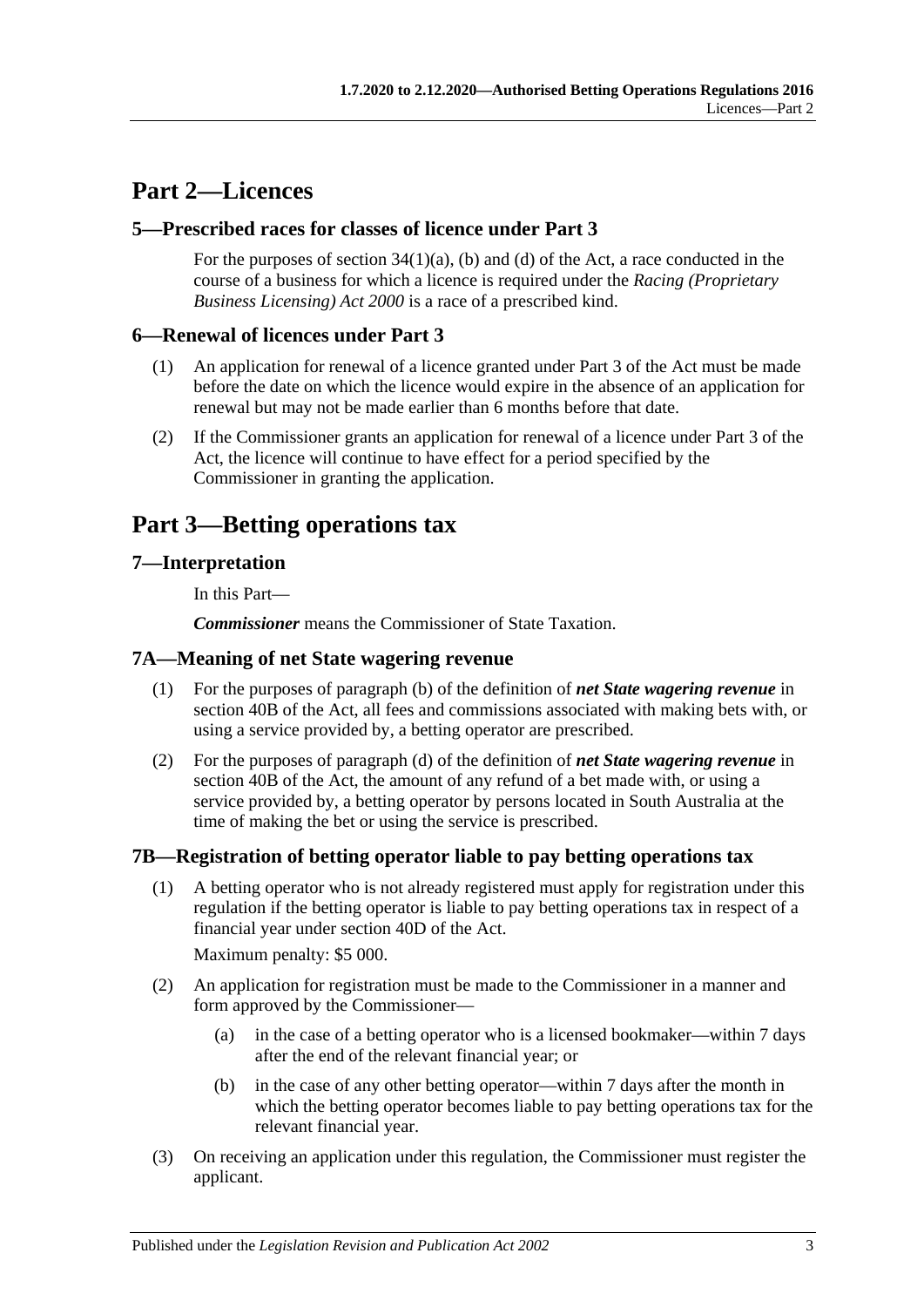(4) The Commissioner may cancel the registration of a betting operator if satisfied that the betting operator has ceased to pay or have a liability to pay betting operations tax as set out in [subregulation](#page-2-7) (1).

### <span id="page-3-0"></span>**7C—Lodgement of return and payment of tax**

- (1) A licensed bookmaker who is registered or required to apply for registration under this Part must, within 21 days after the end of each financial year—
	- (a) lodge with the Commissioner a return setting out the bookmaker's net State wagering revenue for the relevant financial year; and
	- (b) pay to the Commissioner the betting operations tax payable on that revenue (if any).
- (2) Any other betting operator who is registered or required to apply for registration under this Part must, within 21 days after the end of the month in a financial year in which the betting operator's net State wagering revenue for that financial year first exceeds \$150 000 (the *first month*), and within 21 days after the end of each subsequent month of that financial year—
	- (a) lodge with the Commissioner a return setting out—
		- (i) the betting operator's net State wagering revenue for that month; and
		- (ii) the betting operator's total net State wagering revenue for the relevant financial year; and
	- (b) pay to the Commissioner any betting operations tax payable on the net State wagering revenue for that month as follows:
		- (i) for the first month—the betting operator is liable to pay betting operations tax for that month at a rate of 15% of the amount of the betting operator's total net State wagering revenue for the year to date in excess of \$150 000;
		- (ii) for each subsequent month—
			- (A) if there is a net loss in the betting operator's State wagering revenue—no betting operations tax is payable for that month; or
			- (B) if there is a net gain in the betting operator's State wagering revenue—the betting operator is liable to pay, for that month, an amount of betting operations tax equal to—
				- 15% of the amount of the betting operator's total net State wagering revenue for that month; less
				- the amount of any overpayment of betting operations tax made by the betting operator for the financial year to date (taking into account any net loss in the betting operator's State wagering revenue that occurred in the previous month).
- <span id="page-3-1"></span>(3) The Commissioner may vary—
	- (a) the time within which a specified betting operator is required to furnish returns or pay betting operations tax; or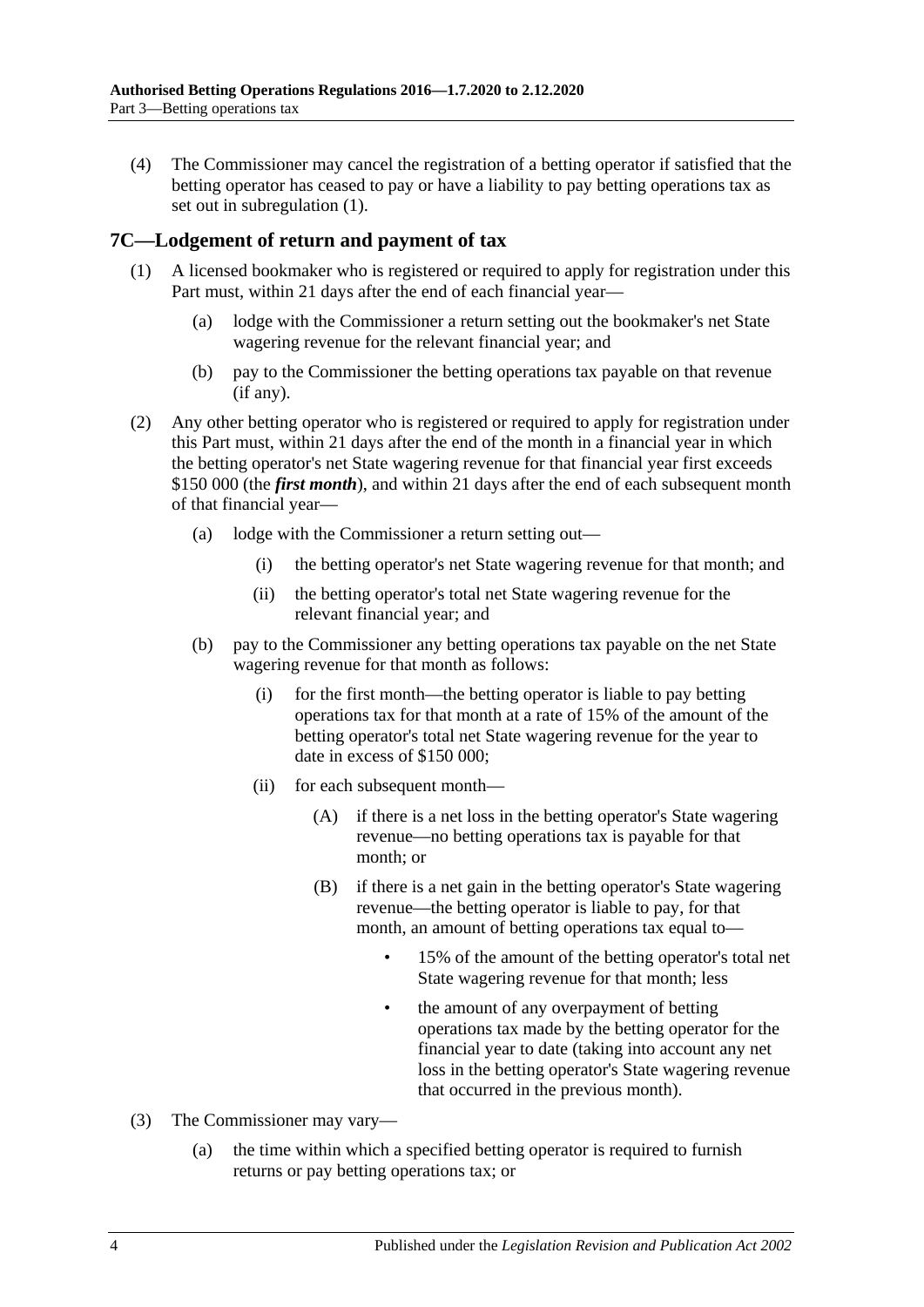- (b) the period in relation to which a specified betting operator, or betting operators of a specified class, are required to furnish returns or pay betting operations tax.
- (4) A variation made under [subregulation](#page-3-1) (3)—
	- (a) may be made subject to conditions or limitations; and
	- (b) may be made, varied or revoked by notice in writing to a betting operator or by notice in the Gazette.

### <span id="page-4-0"></span>**7D—Information to be included in return**

A return lodged under this Part must be in a form approved by the Commissioner and contain the following information:

- (a) the betting operator's name, address, telephone number and email address;
- (b) the following details in respect of the net State wagering revenue for the period to which the return relates:
	- (i) the total amount of all bets made with, or using a service provided by, the betting operator by persons who were located in South Australia at the time of making the bet or using the service;
	- (ii) the total of any fees or commissions associated with making the bets or using the service;
	- (iii) the total amount of all winnings paid or payable in respect of those bets.

# <span id="page-4-1"></span>**Part 4—Miscellaneous**

### <span id="page-4-3"></span><span id="page-4-2"></span>**8—Unclaimed winnings on bets made with licensed bookmaker**

- (1) A licensed bookmaker must, on or before 30 September in every year, pay to the Treasurer to be credited to the Consolidated Account the amount of any unclaimed winnings on bets the outcome of which was determined during the preceding financial year.
- (2) If a payment has been made under [subregulation](#page-4-3) (1) in respect of unclaimed winnings on a bet, the Treasurer may pay the amount of the winnings from the Consolidated Account (which is appropriated to the necessary extent) to the licensed bookmaker with whom the bet was made or the person entitled to be paid the winnings if—
	- (a) in the case of payment to the licensed bookmaker—the Treasurer is satisfied that the bookmaker has, since the payment to the Treasurer in respect of the bet, paid the amount of the winnings to the person entitled to be paid the winnings on the bet; and
	- (b) in the case of payment to the person entitled to be paid the winnings—the Treasurer is satisfied that the person is so entitled and has not made a claim to the licensed bookmaker for payment of the winnings or has made such a claim but payment has been refused; and
	- (c) in any case—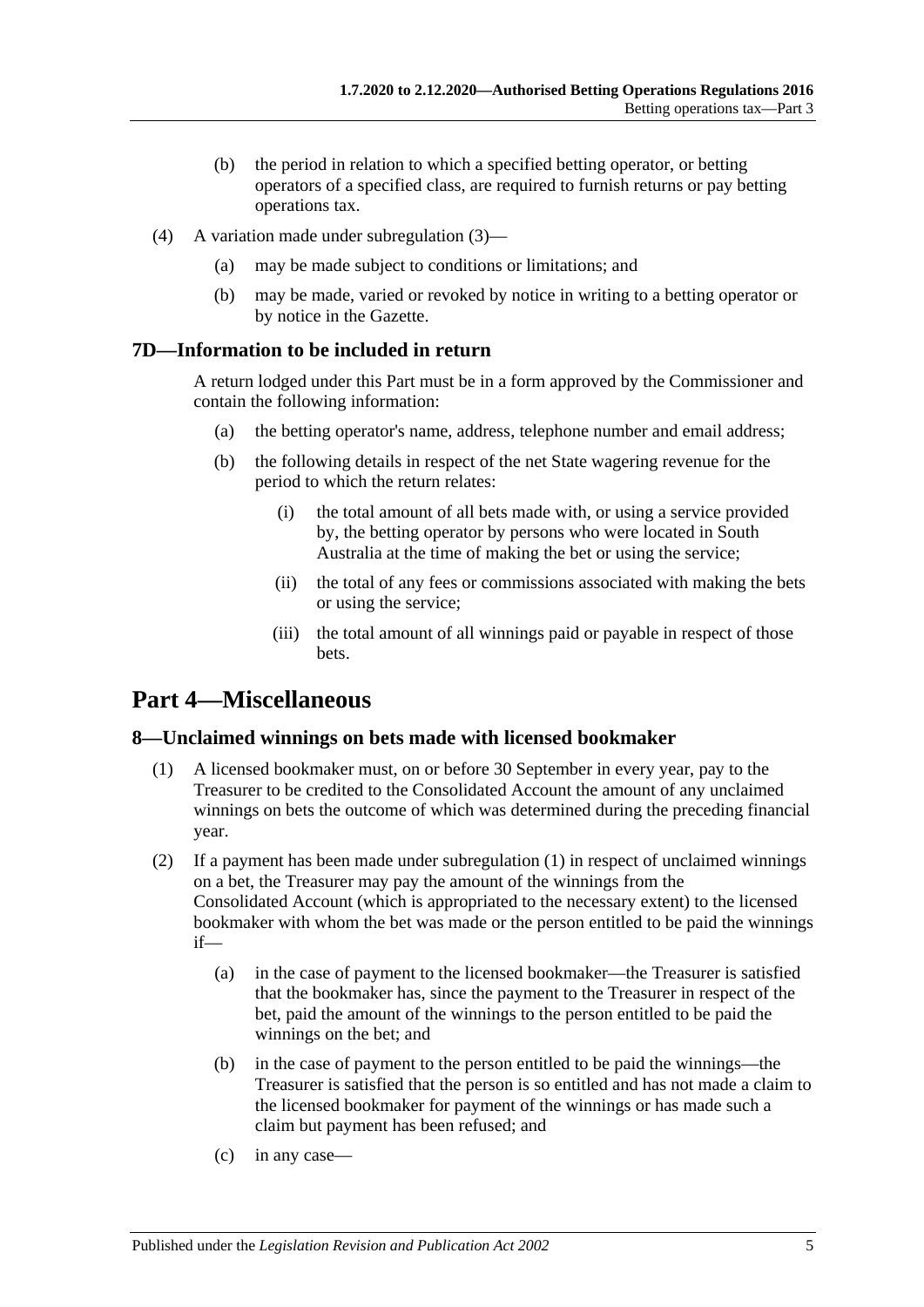- (i) the Treasurer has not made payment of the amount of the winnings to any other person; and
- (ii) the Treasurer is satisfied that no other person has a valid claim to be paid the winnings.
- (3) In this regulation—

*licensed bookmaker* includes a person who was formerly a licensed bookmaker.

#### <span id="page-5-0"></span>**9—Unclaimed dividends on bets made with licensed racing club**

A licensed racing club must, on or before 30 September in every year, pay to the Treasurer for the credit of the Consolidated Account an amount being the sum of the amounts accruing to the club as unclaimed dividends during the preceding financial year.

#### <span id="page-5-2"></span><span id="page-5-1"></span>**10—Contributions payable under section 62E of Act**

- (1) For the purposes of section  $62E(12)$  of the Act, the amount that may be recovered as a debt due to the relevant racing controlling authority by an operator who conducts SA race betting operations when a contribution agreement is not in force is 20% of the gross proceeds of those betting operations.
- (2) For the purposes of [subregulation](#page-5-2) (1)—
	- (a) subject to [paragraph](#page-5-3) (b), the following amounts are to be included in the calculation of gross proceeds of betting operations:
		- (i) any amount (excluding GST) paid to the betting operator as a bet on an SA race;
		- (ii) any amount (excluding GST) paid to the betting operator in respect of a relevant lay-off bet made by the operator;
		- (iii) any amount (excluding GST) paid to the betting operator as a fee or commission relating to a bet or an offer to make a bet on an SA race on a betting exchange operated by the operator; and
	- (b) the following amounts are not to be included in the calculation of gross proceeds of betting operations:
		- (i) any amount (excluding GST) paid out by the betting operator in respect of a bet on an SA race made with the operator;
		- (ii) any amount (excluding GST) paid out by the betting operator as a relevant lay-off bet.

<span id="page-5-3"></span>**Note—**

In summary, gross proceeds are calculated as the total amount received as bets, dividends on relevant lay-off bets and commission less amounts paid out in respect of bets and relevant lay-off bets.

- (3) For the purposes of this regulation—
	- (a) a bet is a *lay-off bet* if—
		- (i) it is a bet made by a betting operator with a person authorised under the law of this State, another State or a Territory of Australia to conduct betting; and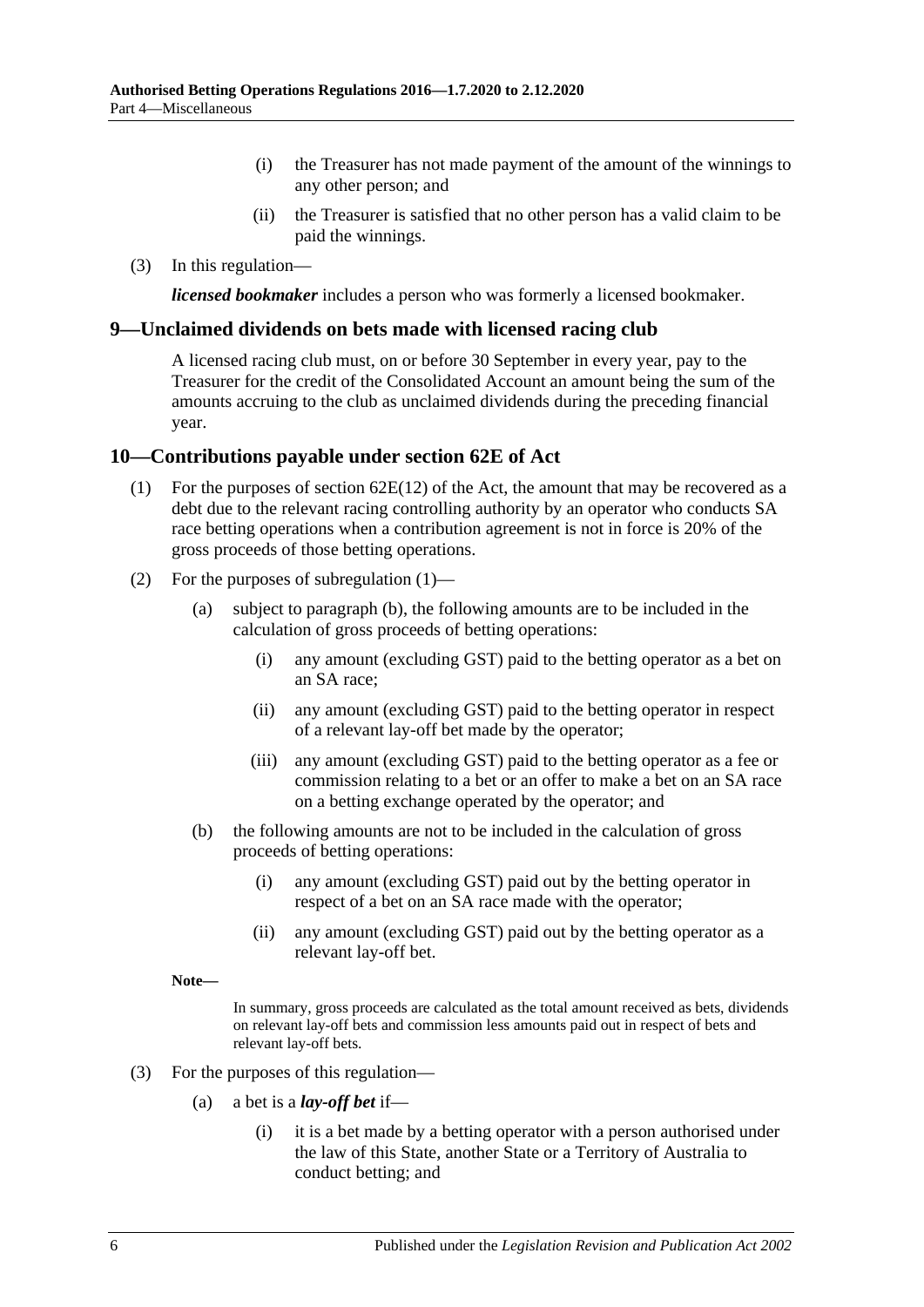- <span id="page-6-2"></span>(ii) the bet is made by the betting operator to off-set the operator's liability in respect of amounts paid to the betting operator as fixed-odds bets on SA races; and
- (iii) the bet relates to the same contingencies as the fixed-odds bets referred to in [subparagraph](#page-6-2) (ii); and
- (b) a lay-off bet is a *relevant lay-off bet* if the amount that the betting operator stands to win on the lay-off bet and any other lay-off bets relating to the same contingencies does not exceed the amount the betting operator stands to lose on the fixed-odds bets in respect of which the operator's liability is off-set.
- (4) In this regulation—

*SA race* means a race held in this State by a racing club.

#### <span id="page-6-0"></span>**11—Prescribed agreements, arrangements or instruments**

For the purposes of the definition of *prescribed agreement, arrangement or instrument* in section 81(2) of the Act, the following agreements, arrangements or instruments are prescribed:

- (a) the Intercode Agreement, within the meaning of the Government Agreement, entered into between Racing SA Pty Limited (ACN 095 660 058), Thoroughbred Racing SA Limited (ACN 094 475 939), Harness Racing SA Limited (ACN 094 559 930) and Greyhound Racing SA Limited (ACN 094 569 525) as amended by amending deed dated 15 August 2001;
- (b) the constitution of Racing SA Pty Limited (ACN 095 660 058) as at the commencement of this regulation;
- (c) the constitution of Thoroughbred Racing SA Limited (ACN 094 475 939) as at the commencement of this regulation;
- (d) the constitution of Harness Racing SA Limited (ACN 094 559 930) as at the commencement of this regulation;
- (e) the constitution of Greyhound Racing SA Limited (ACN 094 569 525) as at the commencement of this regulation.

#### <span id="page-6-3"></span><span id="page-6-1"></span>**12—Fee for approval under section 41 of Act**

- (1) A licensee must pay to the Commissioner, before the Commissioner grants an approval of systems, procedures or equipment that the Commissioner has determined under section  $41(1)(c)$  of the Act to be subject to that section, a fee of the amount determined by the Commissioner to be the costs incurred in respect of examination of the systems, procedures or equipment for the purpose of determining whether or not such an approval should be granted.
- (2) The Commissioner may waive the whole or a part of a fee payable to the Commissioner under [subregulation](#page-6-3) (1).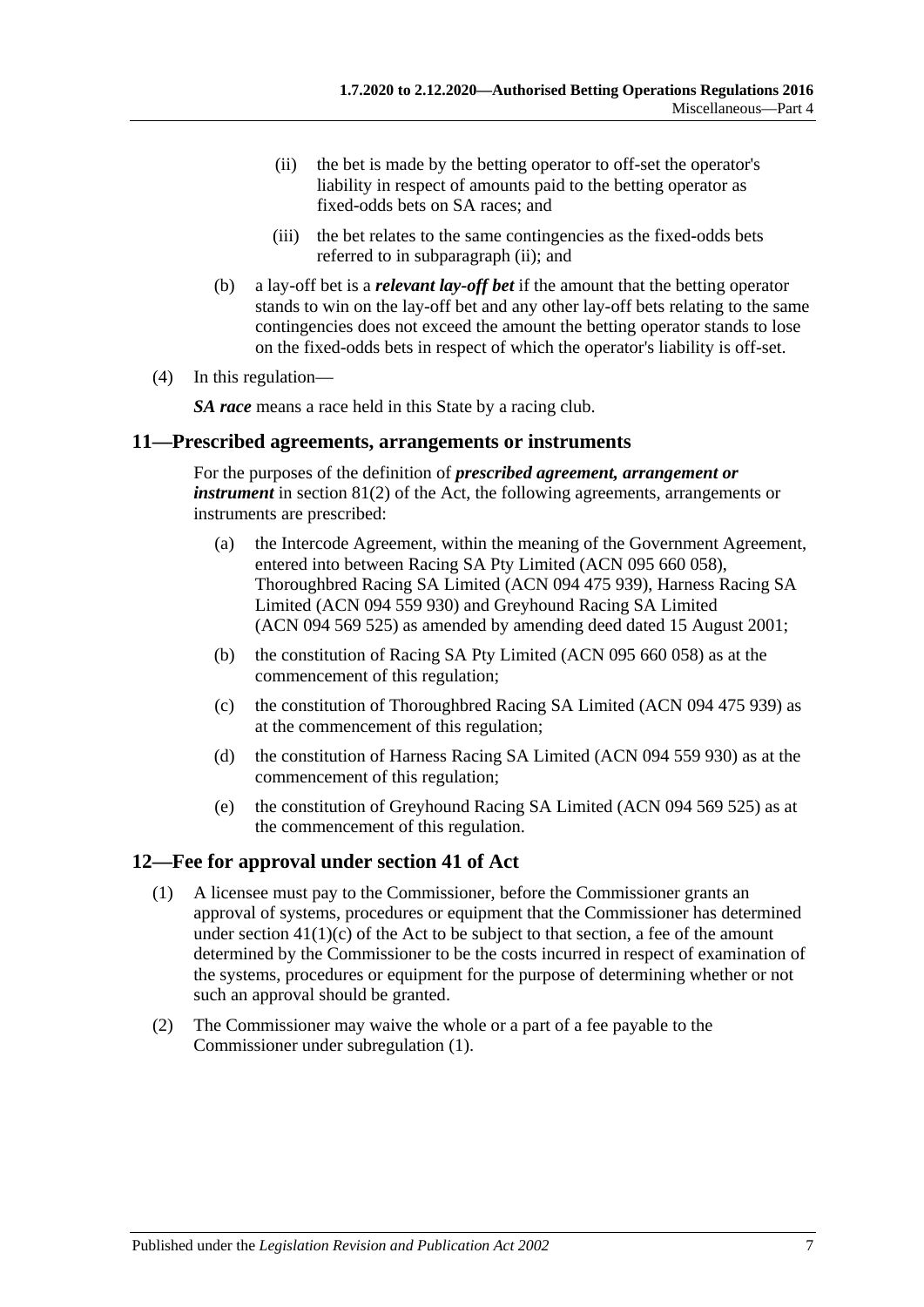# <span id="page-7-0"></span>**Legislative history**

### **Notes**

- Variations of this version that are uncommenced are not incorporated into the text.
- Please note—References in the legislation to other legislation or instruments or to titles of bodies or offices are not automatically updated as part of the program for the revision and publication of legislation and therefore may be obsolete.
- Earlier versions of these regulations (historical versions) are listed at the end of the legislative history.
- For further information relating to the Act and subordinate legislation made under the Act see the Index of South Australian Statutes or www.legislation.sa.gov.au.

# **Legislation revoked by principal regulations**

The *Authorised Betting Operations Regulations 2016* revoked the following:

*Authorised Betting Operations Regulations 2001*

### **Principal regulations and variations**

New entries appear in bold.

| Year No  | Reference                | Commencement      |
|----------|--------------------------|-------------------|
| 2016 203 | Gazette 25.8.2016 p3465  | $25.8.2016$ : r 2 |
| 2017 127 | Gazette 22.6.2017 p2341  | $1.7.2017$ : r 2  |
| 2017 194 | Gazette 27.6.2017 p2637  | $1.7.2017$ : r 2  |
| 2018 138 | Gazette 21.6.2018 p2377  | $1.7.2018$ : r 2  |
| 2018 236 | Gazette 29.11.2018 p4115 | $1.12.2018$ : r 2 |
| 2020 92  | Gazette 4.6.2020 p2895   | $1.7.2020:$ r 2   |
| 2020 244 | Gazette 30.7.2020 p4115  | 3.12.2020: $r2$   |

# **Provisions varied**

New entries appear in bold.

Entries that relate to provisions that have been deleted appear in italics.

| Provision      | How varied                                                            | Commencement |
|----------------|-----------------------------------------------------------------------|--------------|
| Pt1            |                                                                       |              |
| heading        | inserted by $194/2017$ r 4                                            | 1.7.2017     |
| r <sub>2</sub> | omitted under Legislation Revision and<br><b>Publication Act 2002</b> | 1.7.2017     |
| Pt 2           |                                                                       |              |
| heading        | inserted by $194/2017$ r 5                                            | 1.7.2017     |
| r 6            |                                                                       |              |
| r(6(2))        | varied by 236/2018 r 4                                                | 1.12.2018    |
| r 7            | deleted by 194/2017 r 6                                               | 1.7.2017     |